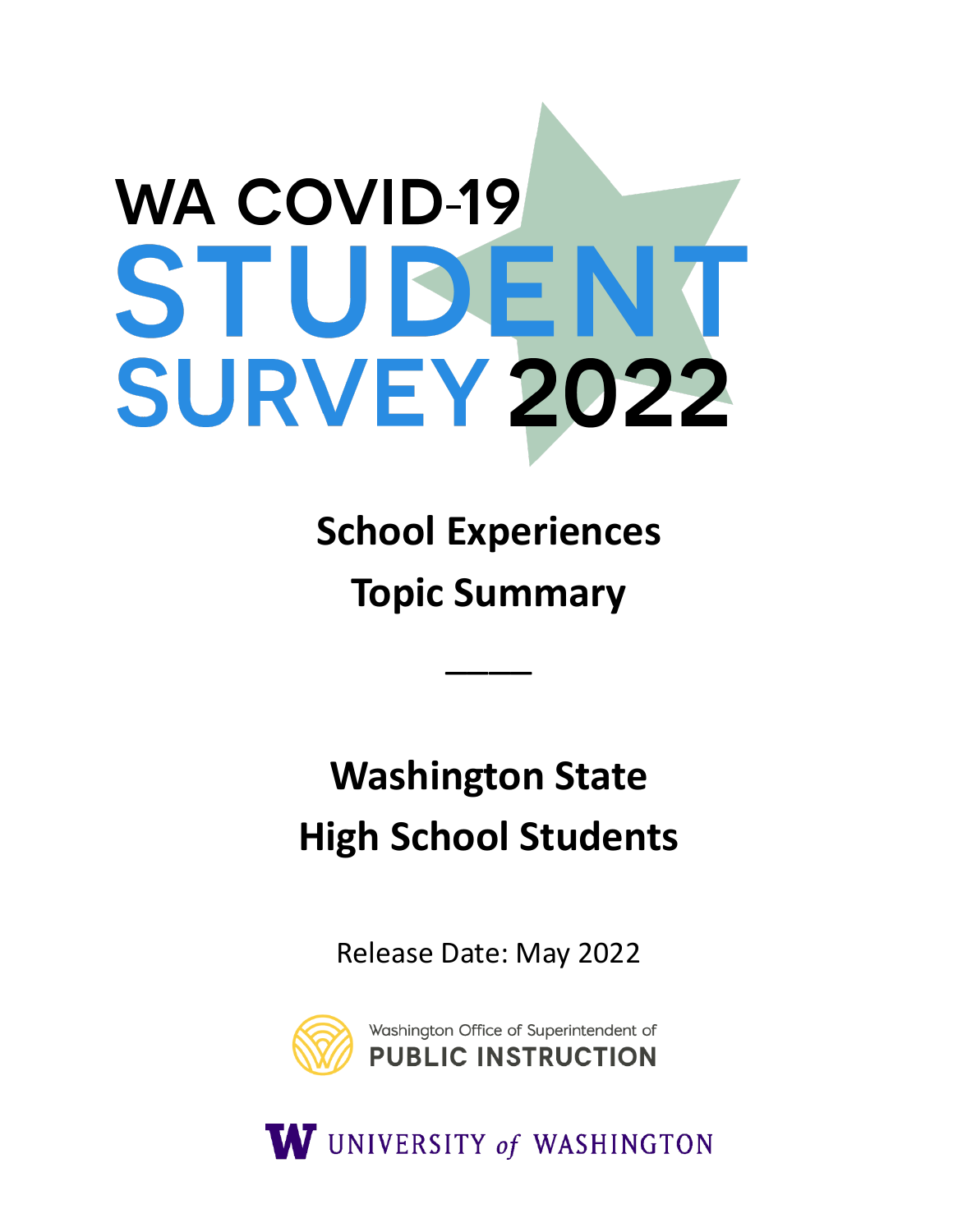

## **Brief Overview of the COVID-19 Student Survey**:

In February 2022, nearly 13,000 high school students grades 9-12 completed an online survey to assess behaviors and attitudes across a number of health domains relevant to the COVID-19 pandemic. For more information about the survey or to view other reports, please visit:

#### <https://www.k12.wa.us/student-success/health-safety/covid-19-student-survey>

The purpose of this document is to describe school experiences within subpopulations of the high school sample to assess whether certain students have been affected differently than others. Specifically, this report examines school climate (including engagement and safety) as well as absenteeism and learning by self identified ethnicity, race, gender identity, sexual orientation, disability status, migratory working family status, and financial distress.

## **Background on School Experiences**

- School climate, including connectedness and safety, is associated with adolescent mental health (Aldridge & McChesney, 2018).
- The COVID-19 pandemic created a significant disruption of learning and development, particularly among more disadvantaged students (Garcia & Weiss, 2020).
- School closures during COVID-19 may have increased the likelihood of learning loss among the most vulnerable students due to the rapidity with which they were implemented and underlying inequities (Cicero et al., 2020).
- Identification of students struggling to re-engage with schools may serve to guide safely reopening schools and aid in offsetting the risk for widening disparities in student performance (Masonbrink & Hurley, 2020).

## **What Does the High School Sample Look Like?**

Survey participation was voluntary at both the school and student level. Therefore, **this is a convenience sample and is not intended to be generalized to the state population**. It is important to be thoughtful in how you interpret and use these results. When framing the findings, you might consider using language such as "Among participating students…" or "Of students who took the 2022 COVID-19 Student Survey…".

The proportion of participating students within each demographic category are described in the table below.

*Note: Students who reported "I do not know what this question is asking" or "I prefer not to answer" were not included in the analyses described in this document.* 

| Sample Size and Proportion of High School Participants by Demographic Group |           |              |                                |           |                          |                          |                           |             |                           |            |                           |  |
|-----------------------------------------------------------------------------|-----------|--------------|--------------------------------|-----------|--------------------------|--------------------------|---------------------------|-------------|---------------------------|------------|---------------------------|--|
| Race                                                                        |           |              |                                |           |                          |                          | <b>Hispanic</b>           |             | <b>Disability Status</b>  |            | <b>Migratory Status</b>   |  |
| <b>AIAN</b>                                                                 | Asian     | <b>Black</b> | White<br><b>NHOPI</b>          |           | Other<br><b>Multiple</b> | <u>Yes</u>               | $\underline{\mathsf{No}}$ | <u>Yes</u>  | $\underline{\mathsf{No}}$ | <u>Yes</u> | $\underline{\mathsf{No}}$ |  |
| 446                                                                         | 605       | 392          | 165<br>6,909                   |           | 2,108<br>1,232           | 4,214                    | 8,424                     | 1,015       | 9,439                     | 758        | 10,557                    |  |
| (3.8%)                                                                      | $(5.1\%)$ | (3.3%)       | $(1.4\%)$<br>(58.3%)           |           | (17.8%)<br>$(10.4\%)$    |                          | $(33.3\%)$ $(66.7\%)$     | (9.7%)      | (90.3%)                   | (6.7%)     | (93.3%)                   |  |
| <b>Gender Identity</b>                                                      |           |              |                                |           |                          |                          | <b>Sexual Orientation</b> |             |                           |            | <b>Financial Distress</b> |  |
| <b>Male</b>                                                                 | Female    |              | <b>Transgender Questioning</b> | Other     |                          | Heterosexual Gay/Lesbian | <b>Bisexual</b>           | Questioning | Other                     | <b>Yes</b> | $\underline{\mathsf{No}}$ |  |
| 5,754                                                                       | 5,390     | 195          | 296                            | 437       | 8.310                    | 462                      | 1,583                     | 479         | 570                       | 1,076      | 10,452                    |  |
| (47.7%)                                                                     | (44.7%)   | (1.6%)       | (2.5%)                         | $(3.6\%)$ | (72.9%)                  | $(4.1\%)$                | (13.9%)                   | (4.2%)      | $(5.0\%)$                 | (9.3%)     | (90.7%)                   |  |
|                                                                             |           |              |                                |           |                          |                          |                           |             |                           |            |                           |  |

**Key**: AIAN = American Indian and Alaska Native, NHOPI = Native Hawaiian and Other Pacific Islander. For Gender Identity and Sexual Orientation, "Other" refers to students who indicated that "Something else fits better".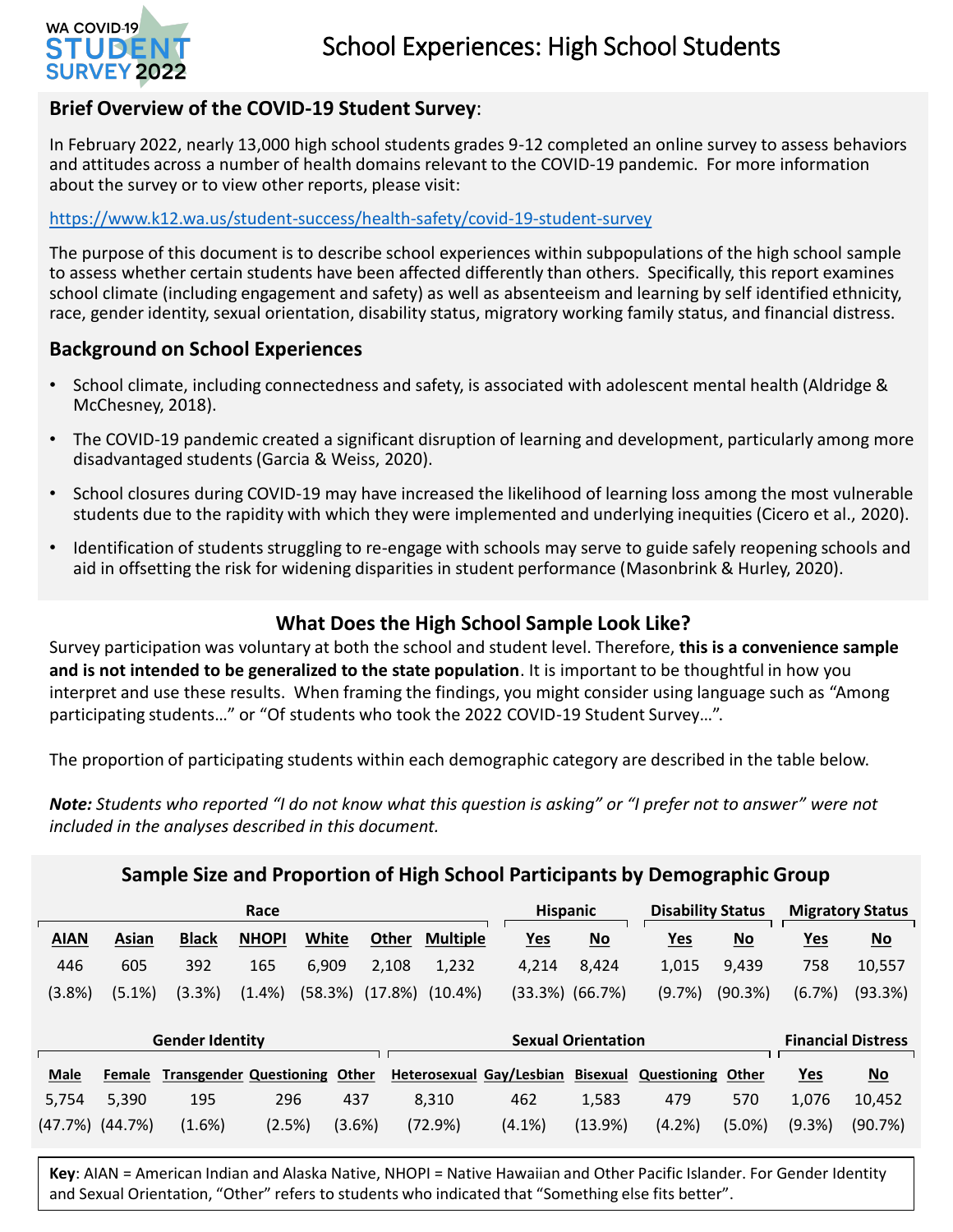

## **Survey Items to Identify Student Subgroups**

#### **Ethnicity**:

Students were asked, "Are you Hispanic/Latino/Latina/Latinx?" Students who indicated "Yes" were coded as Hispanic. Students indicating "No" were not. Ethnicity was treated separately from race. That is, a student's response to this question was independent to their response for a question about race.

#### **Race**:

Students were asked, "What is your race?" They were shown a list of racial groups and were instructed to select all that applied to them. Students who selected more than one racial category were included in the Multiple Race category.

#### **Gender Identity**:

For gender identity, students were asked, "How do you currently identify yourself?" Students were shown a list of responses that included "I do not know what this question is asking" and "I prefer not to answer." Students who did not know what the question was asking or who preferred not to answer were not included in the analyses for these respective subgroup comparisons.

#### **Sexual Orientation**:

Sexual orientation was assessed with the question, "Which of the following best describes you?" This question was followed by a list of choices that included "I do not know what this question is asking" and "I prefer not to answer." Students who did not know what the question was asking or who preferred not to answer were not included in the analyses for these respective subgroup comparisons. For the purpose of this summary, students that indicated that they identified as "Gay" or "Lesbian" were combined into one category.

LGBTQ+: In this document, we use LGBTQ+ to describe a diverse and encompassing range of minority sexualities and gender identities that include (L)esbian, (G)ay, (B)isexual, (T)ransgender, (Q)uestioning and (+) additional gender identities and sexual orientations.

#### **Students Identifying as Having a Disability or Long-term Health Condition**:

Disability status was defined by whether a student responded "Yes" to the item, "Are you limited in any activities because of a disability or long-term health problem including physical health, emotional, or learning problems expected to last 6 months or longer?" Students were given the opportunity to select "I am not sure or I prefer not to answer" and these were excluded from analyses of these subgroup comparisons.

#### **Students From a Migratory Working Family**:

Migratory working family status was defined by whether a student endorsed the item, "Have you or your family moved in the past 3 years to another school district or city for **temporary or seasonal** work in agriculture, dairy or fishing?"

#### **Financial Distress**:

Financial distress was assessed by a student's response to a single item, "How often during the current school year did you or your family have to cut meal size or skip meals because there wasn't enough money for food?" Students that indicated that their family had to cut meal size or skip meals due to insufficient funds at any time during the past year were categorized as financially distressed.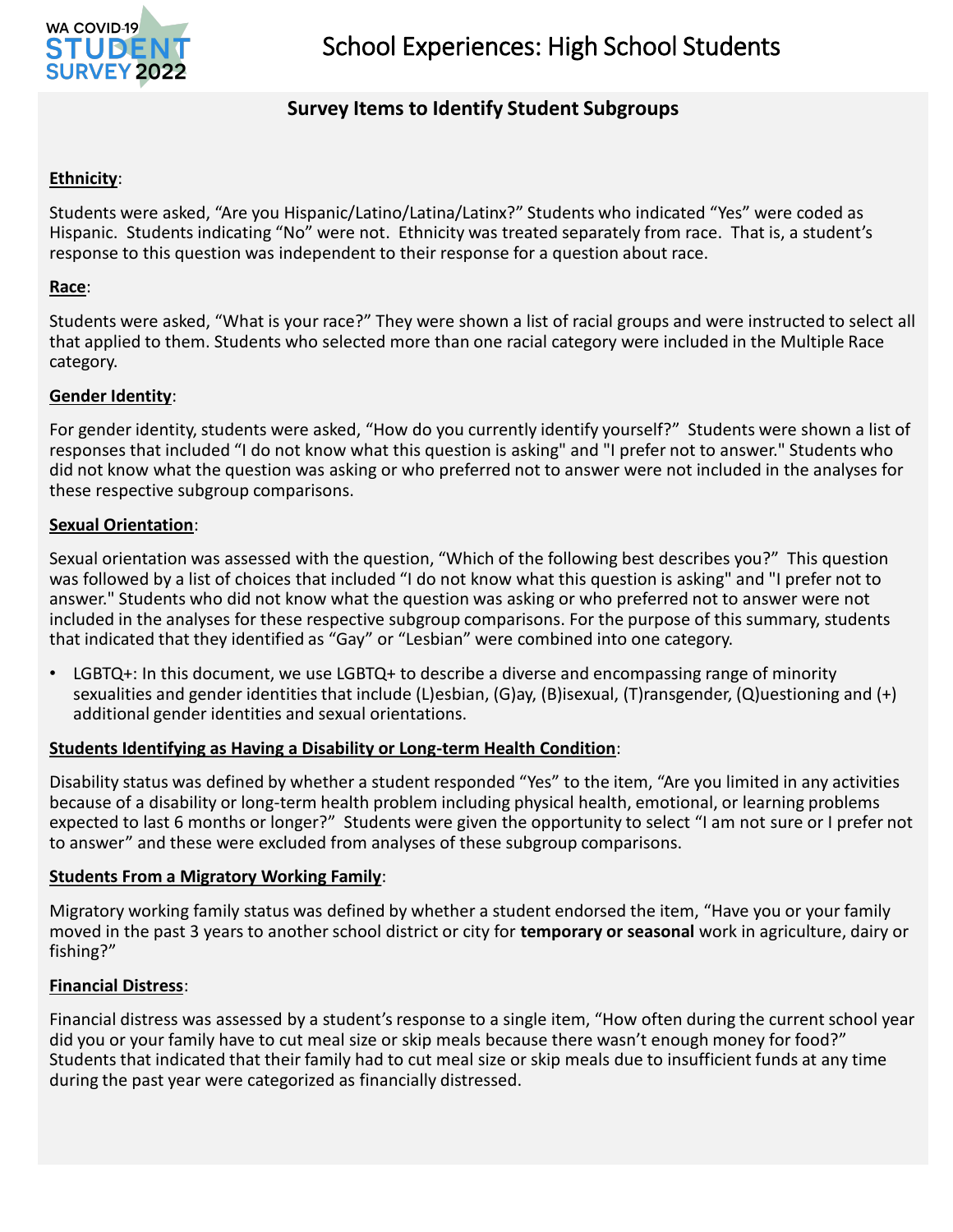

## **Key Takeaways from High School Students Who Took the Survey**

#### **School Climate**

- Half of all high school students (51.4%) reported that they participated in extracurricular activities that were offered through their school or community. Students that identified as Hispanic, LGBTQ+, having a disability, being from a migratory working family, and who were identified as being financially distressed all reported lower rates of participation in extracurricular activities.
- Only 37.7% of all high school students reported a high sense of belonging at their school. Students that identified as LGBTQ+, having a disability, being from a migratory working family, and who were identified as being financially distressed all reported a lower sense of belonging.
- Nearly two thirds of all high school students (64.4%) reported that they felt safe at school. Students identifying as LGBTQ+, having a disability, and who were identified as being financially distressed reported a lower sense of safety at school.
- Only 38.6% of all high school students reported that they enjoyed school. School enjoyment appeared lower among students identifying as LGBTQ+, having a disability, or who were identified as being financially distressed.

#### **Academic Engagement**

- 71.0% of all high school students who completed this survey indicated that they tried their best at school.
- Only 38.8% of high school students reported that their classes were interesting.
- 38.2% of all high school students reported that they were absent 3+ days during the past month. Students that identified as having a disability (52.7%) and those identified as financially distressed (50.0%) were more likely to report 3+ absences over the past month.
- 62.6% of all high school students reported that they learned more during this year compared to last year.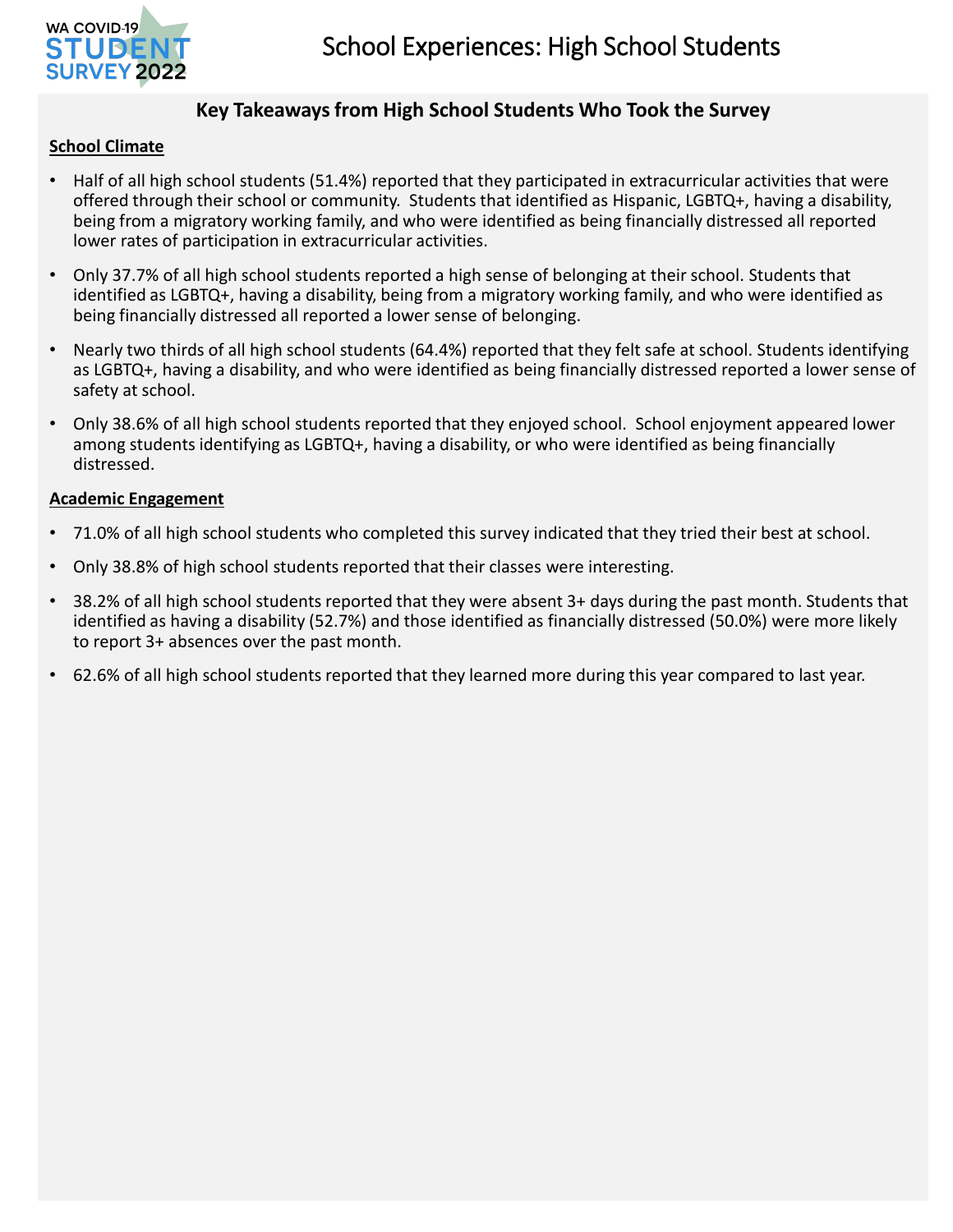

# School Experiences: High School Students Participation in Extracurricular Activities

*Item: There are afterschool activities offered by my school or community (like sports, clubs, youth groups, dance, etc.) that… [I participate in]* 



- Higher percentages indicate more students within a group reported participating in extracurricular activities.
- Prevalence estimates are displayed with 95% confidence intervals, shown with black error bars.
- Response options to this item included "I participate in", "I would like to participate in but am unable to", "I do not participate in and do not want to participate in" and "I do not know if there are activities offered by my school or community." Percentages shown above indicate those who selected "I participate in."
- Please visit <https://www.k12.wa.us/student-success/health-safety/covid-19-student-survey>for more information about the survey or to view other reports.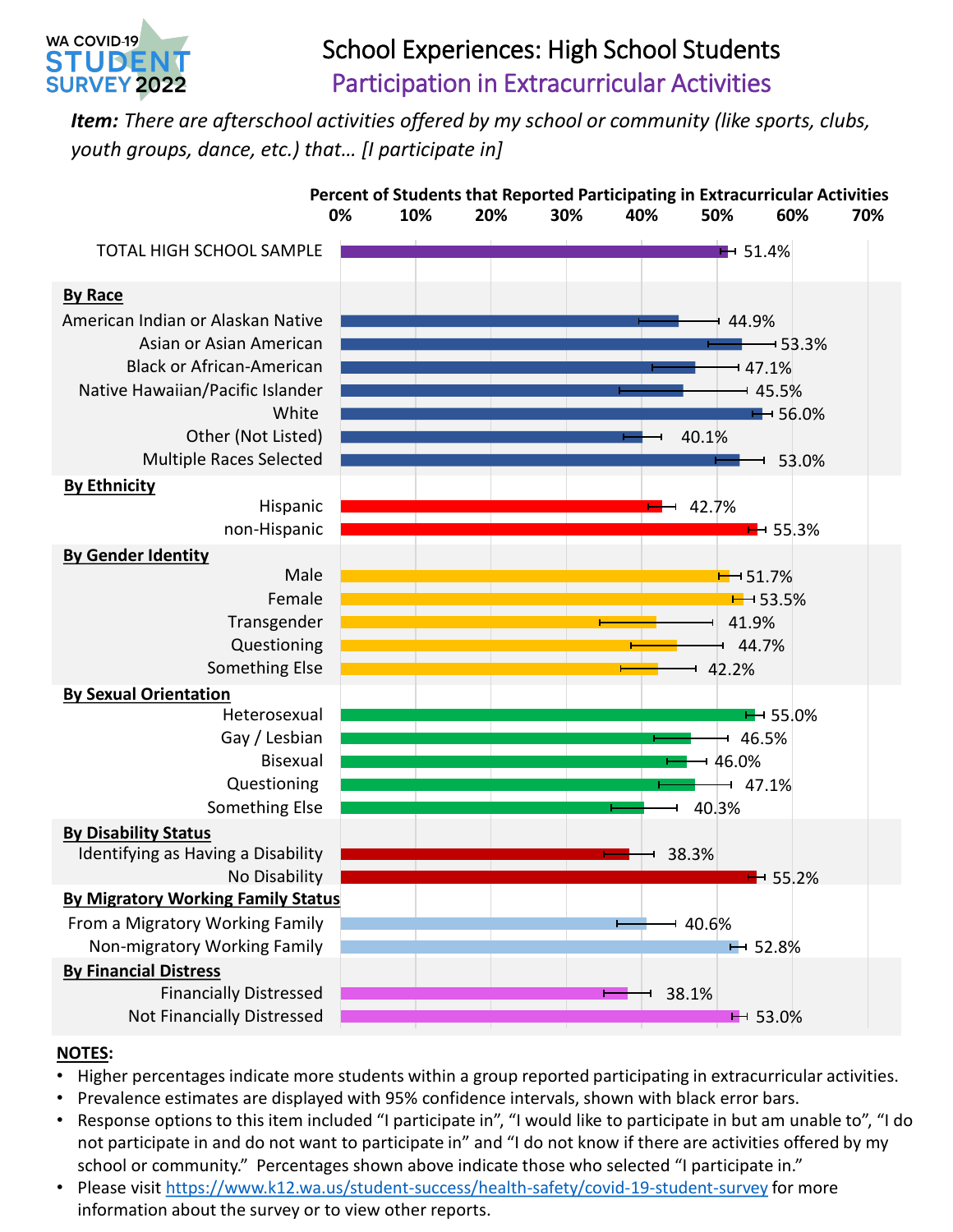

# School Experiences: High School Students Sense of Belonging

*Question: In the past school year, how often have you felt a sense of belonging at your school?* 



- Higher percentages indicate more students within a group reported feeling a strong sense of belonging.
- Prevalence estimates are displayed with 95% confidence intervals, shown with black error bars.
- Response options to this item included "Never", "Rarely", "Sometimes", "Often", and "Very Often". Percentages shown above indicate those who selected "Often" or "Very Often".
- Please visit <https://www.k12.wa.us/student-success/health-safety/covid-19-student-survey>for more information about the survey or to view other reports.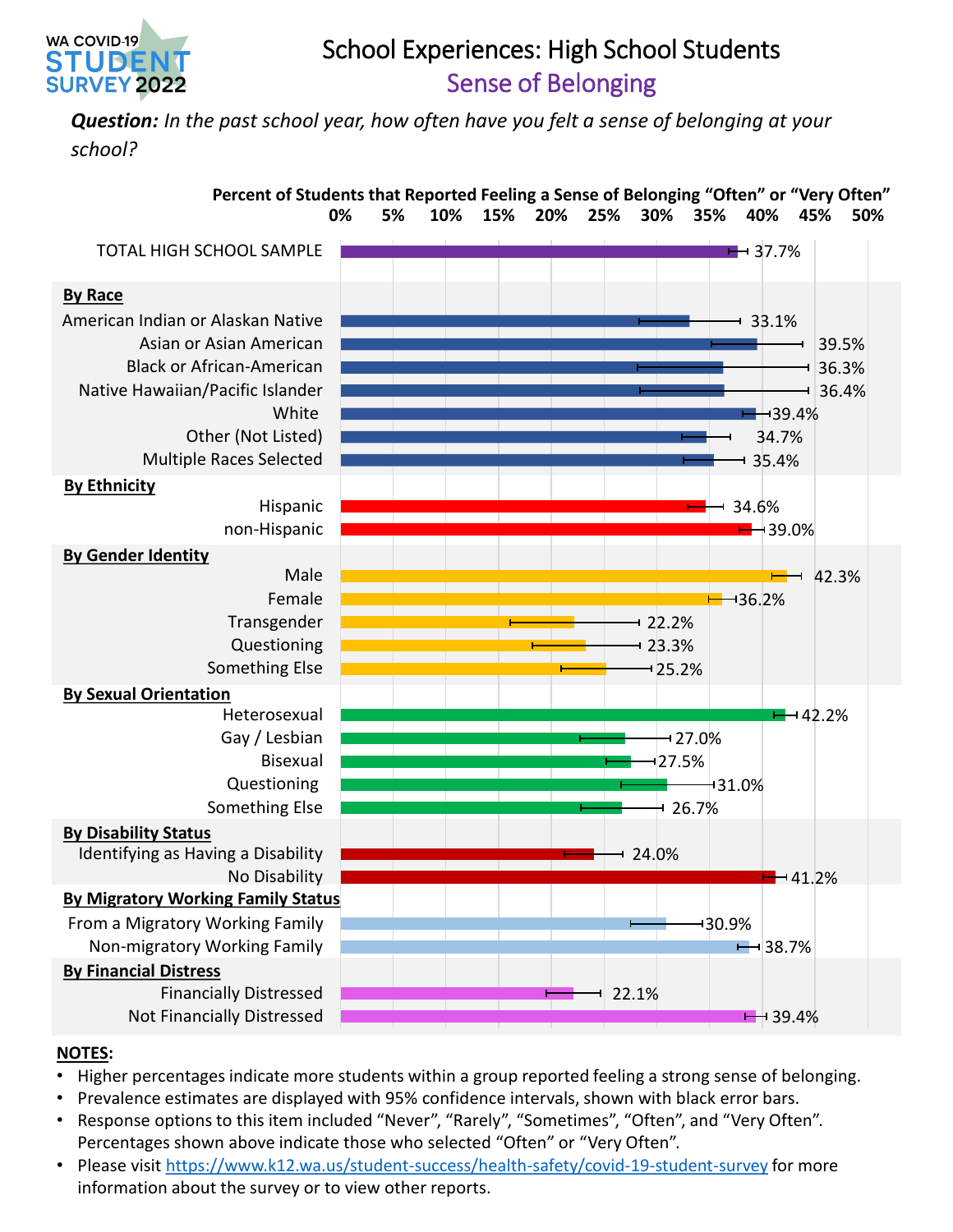

# School Experiences: High School Students Feeling Safe at School

*Question: In the past school year, how often have you felt safe at school?* 



- Higher percentages indicate more students within a group reported feeling safe at school.
- Prevalence estimates are displayed with 95% confidence intervals, shown with black error bars.
- Response options to this item included "Never", "Rarely", "Sometimes", "Often", and "Very Often". Percentages shown above indicate those who selected "Often" or "Very Often".
- Please visit <https://www.k12.wa.us/student-success/health-safety/covid-19-student-survey>for more information about the survey or to view other reports.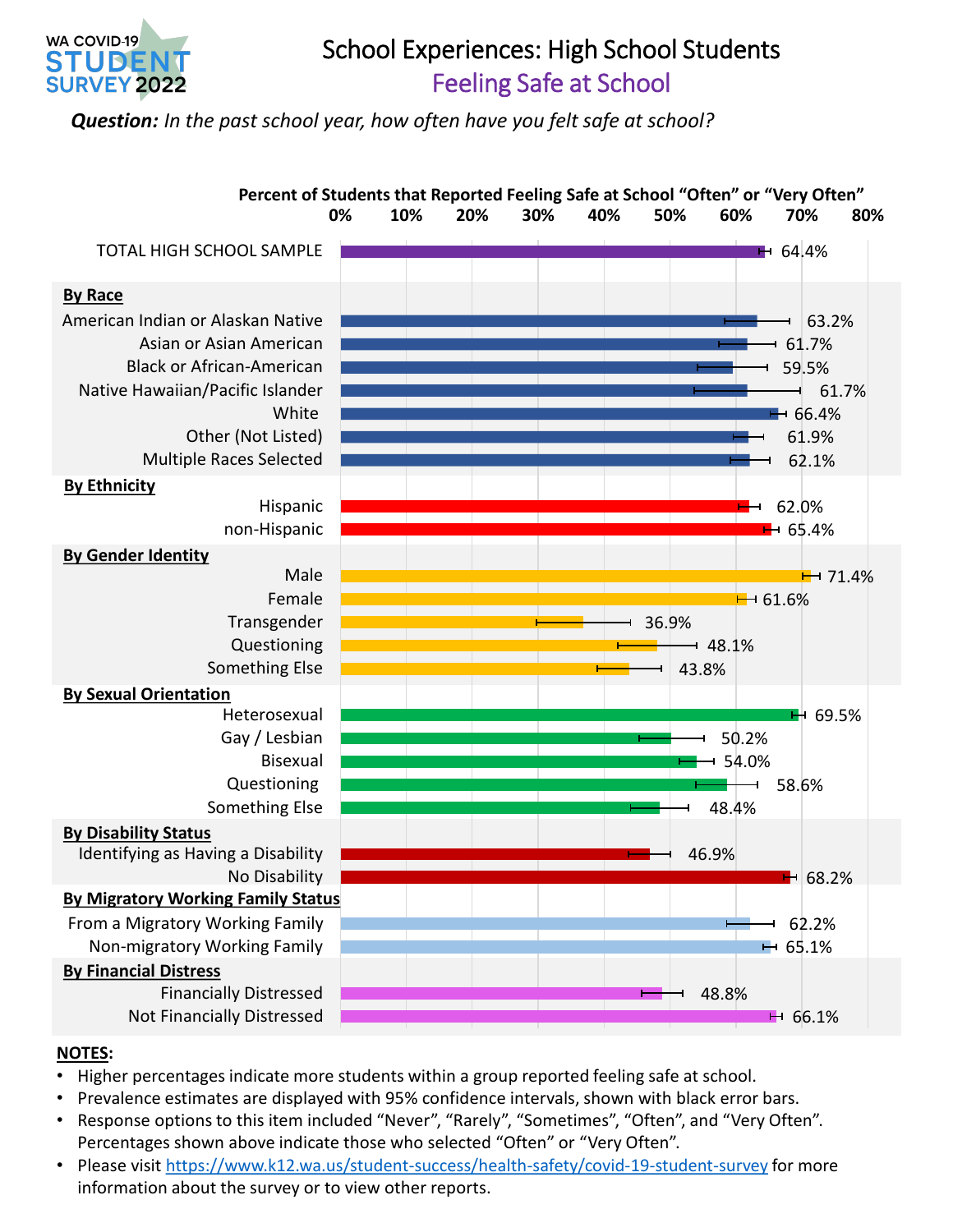

## School Experiences: High School Students School Enjoyment

*Question: Over the past school year, how often did you enjoy school?* 



- Higher percentages indicate more students within a group reported enjoying school.
- Prevalence estimates are displayed with 95% confidence intervals, shown with black error bars.
- Response options to this item included "None of the time", "A little of the time", "Some of the time", "A lot of the time", "Most of the time", and "All of the time". Percentages shown above indicate those who selected "A lot of the time", "Most of the time", or "All of the time".
- Please visit<https://www.k12.wa.us/student-success/health-safety/covid-19-student-survey>for more information about the survey or to view other reports.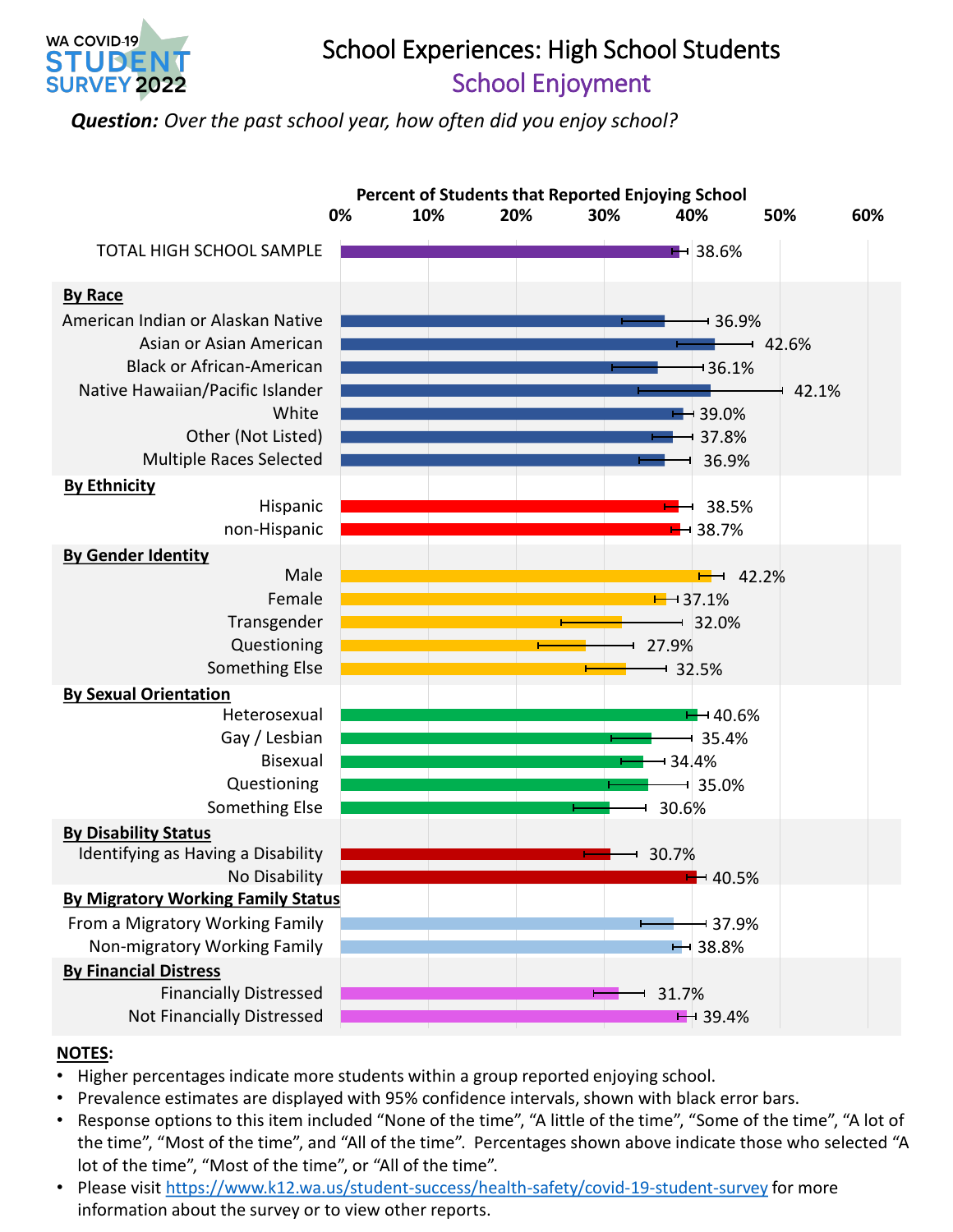

## School Experiences: High School Students School Effort

*Question: Over the past school year, how often did you try to do your best work?* 



- Higher percentages indicate more students within a group reported trying their best in school.
- Prevalence estimates are displayed with 95% confidence intervals, shown with black error bars.
- Response options to this item included "None of the time", "A little of the time", "Some of the time", "A lot of the time", "Most of the time", and "All of the time". Percentages shown above indicate those who selected "A lot of the time", "Most of the time", or "All of the time".
- Please visit <https://www.k12.wa.us/student-success/health-safety/covid-19-student-survey>for more information about the survey or to view other reports.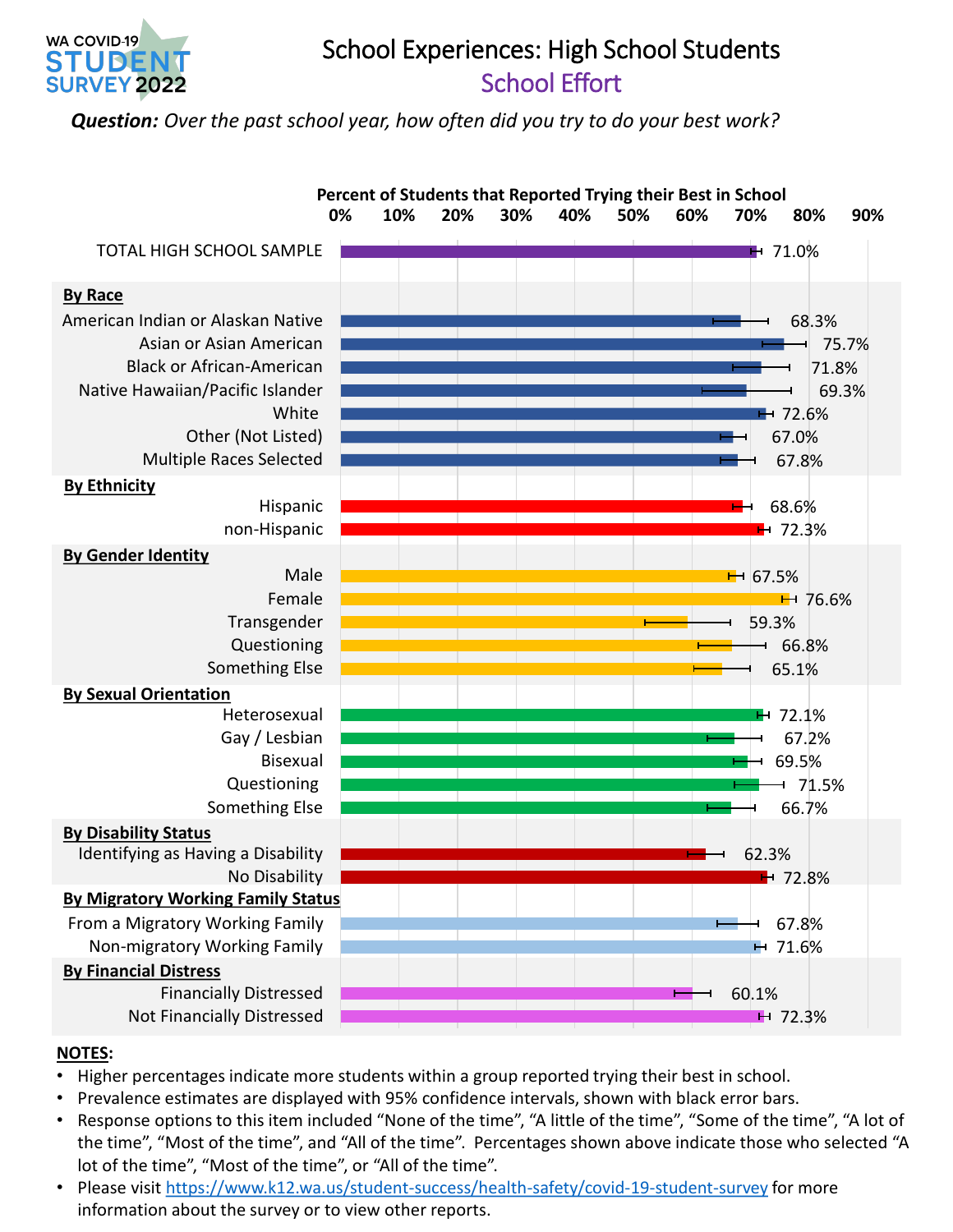

# School Experiences: High School Students Interested in School

*Question: Over the past school year, how often did you think your classes were interesting?* 



- Higher percentages indicate more students within a group reported thinking their classes were interesting.
- Prevalence estimates are displayed with 95% confidence intervals, shown with black error bars.
- Response options to this item included "None of the time", "A little of the time", "Some of the time", "A lot of the time", "Most of the time", and "All of the time". Percentages shown above indicate those who selected "A lot of the time", "Most of the time", or "All of the time".
- Please visit<https://www.k12.wa.us/student-success/health-safety/covid-19-student-survey>for more information about the survey or to view other reports.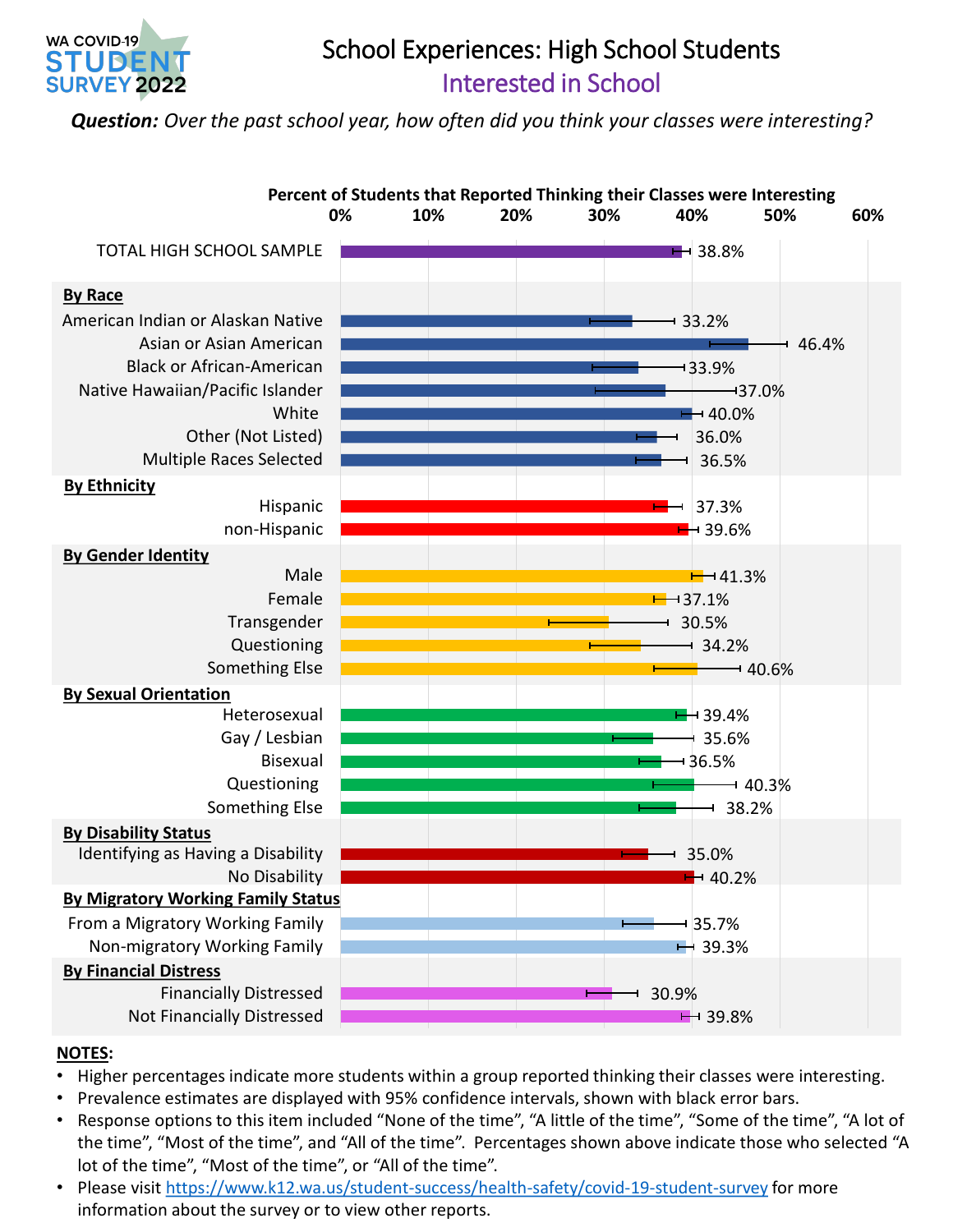

# School Experiences: High School Students Absenteeism

*Question: During the past 30 days, on how many days have you been absent from school for any reason? Include any days that you missed at least half of the school day.* 



- Higher percentages indicate more students within a group reported being absent 3+ days in past month.
- Prevalence estimates are displayed with 95% confidence intervals, shown with black error bars.
- Response options to this item included "0 times", "1 or 2 days", and "3 or more days". Percentages shown above indicate those who selected "3 or more days".
- Please visit <https://www.k12.wa.us/student-success/health-safety/covid-19-student-survey>for more information about the survey or to view other reports.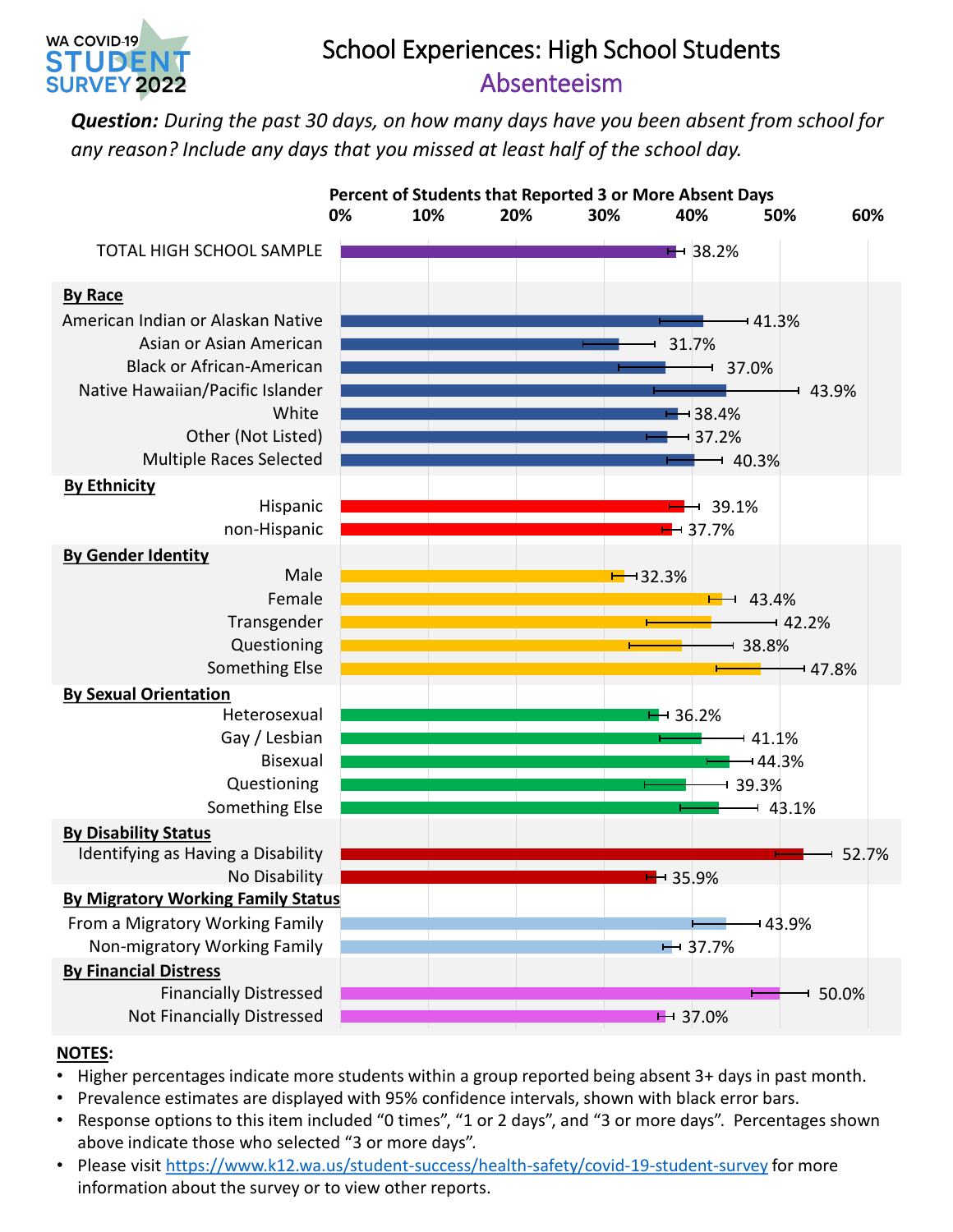

# School Experiences: High School Students Learning

*Question: How much do you feel you have learned across all of your classes this school year, compared to last school year?* 



- Higher percentages indicate more students within a group reported learning more than last year.
- Prevalence estimates are displayed with 95% confidence intervals, shown with black error bars.
- Response options to this item included "A lot more than last year", "A little more than last year", "About the same as last year", "A little less than last year" and "A lot less than last year". Percentages shown above indicate those who selected "A lot more than last year" or "A little more than last year".
- Please visit <https://www.k12.wa.us/student-success/health-safety/covid-19-student-survey>for more information about the survey or to view other reports.